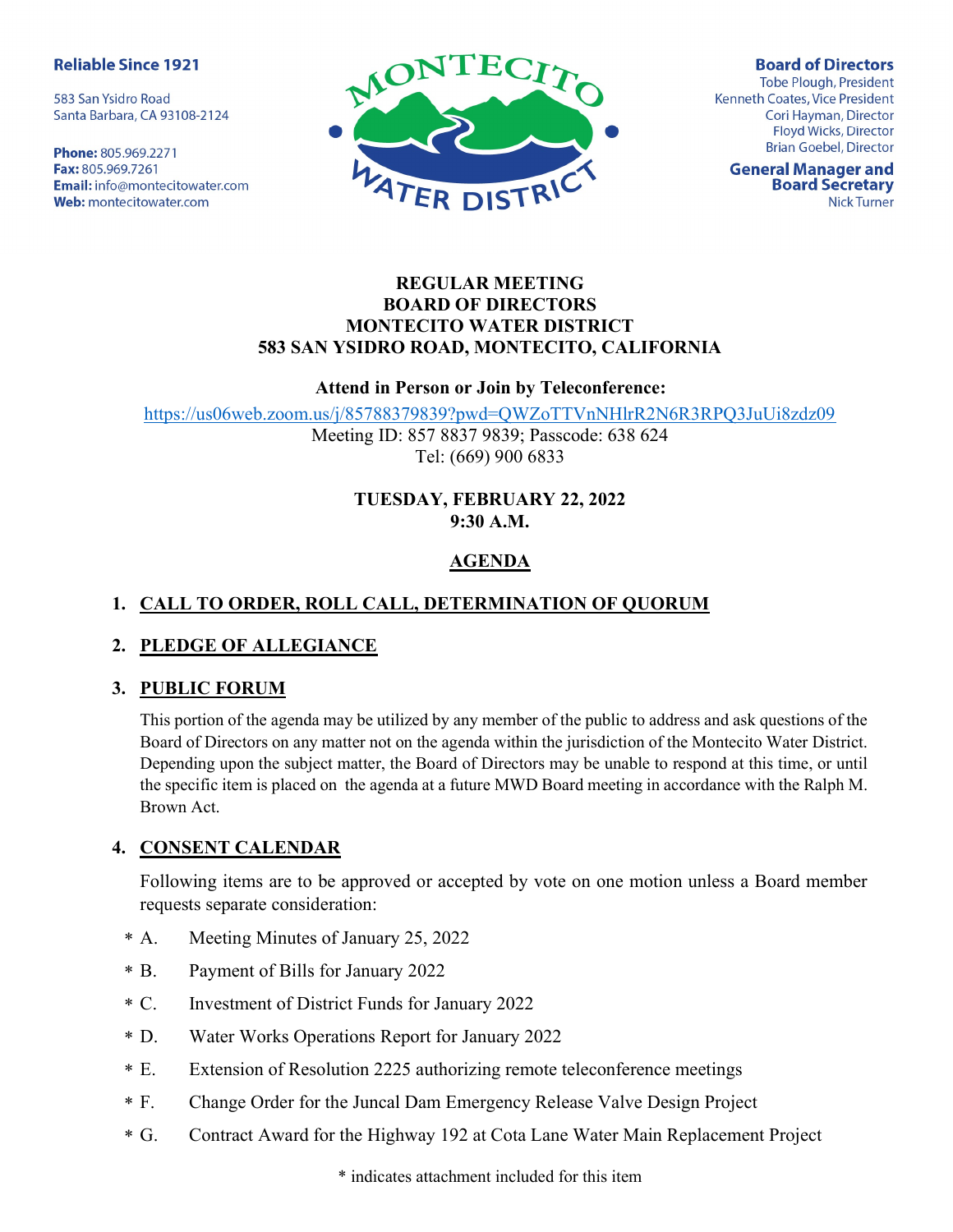Contract Award for Pipe Lining Contract at Picay Creek Bridge on East Valley Road  $*$  H.

#### 5. DISTRICT OPERATIONS AND GENERAL MANAGER REPORTS

- A. INFORMATION ONLY: Updated Supplemental Water Needs Assessment  $* A.$
- B. Dry Year Supplemental Water Purchase Opportunity with Homer LLC  $*$  B.
	- i. BOARD ACTION: Approval of an Option Agreement for Purchase and Sale of Water between the District and Homer LLC;
	- ii. BOARD ACTION: Approval of an Agreement to Facilitate Homer Water Purchase between the District and Central Coast Water Authority
- BOARD ACTION: Participation in the 2022 CCWA Supplemental Water Purchase Program  $*$  C.
- D. BOARD ACTION: Proposal from WestWater Research to Evaluate Groundwater Banking Opportunities  $*$  D.
- INFORMATION ONLY: Update on progress reaching the District's 20% water use reduction target  $E.$
- Evaluation of Special District Consolidation  $*$  F.
	- i. BOARD ACTION: Approval of Agreement with Raftelis to assist with the evaluation of the feasibility of Special District consolidation;
	- ii. BOARD ACTION: Approval of Retainer Agreement with Colantuono, Highsmith & Whatley, P.C. to provide special legal services in connection with the evaluation of the feasibility of Special District consolidation;
	- iii. BOARD ACTION: Approval to share 50/50 with Montecito Sanitary District in all costs incurred in connection with the evaluation of the feasibility of Special District consolidation
- G. INFORMATION ONLY: Consideration of Request for Annexation of Parcel APN 155-040- 023 into the District Service Area  $*$  G.
- BOARD ACTION: Consideration of Utility Agreement with Santa Barbara County Association of Governments for a water main relocation due to crossing conflict near Danielson Road as part of the State of California Highway 101 Widening Project Segment 4D \* H.
- BOARD ACTION: Voting for Regular Independent Special District members of the Santa Barbara County Local Agency Formation Commission  $*$  I.
- J. INFORMATION ONLY: Public Information Update \* J.
- INFORMATION ONLY: General Manager's Report  $*$  K.